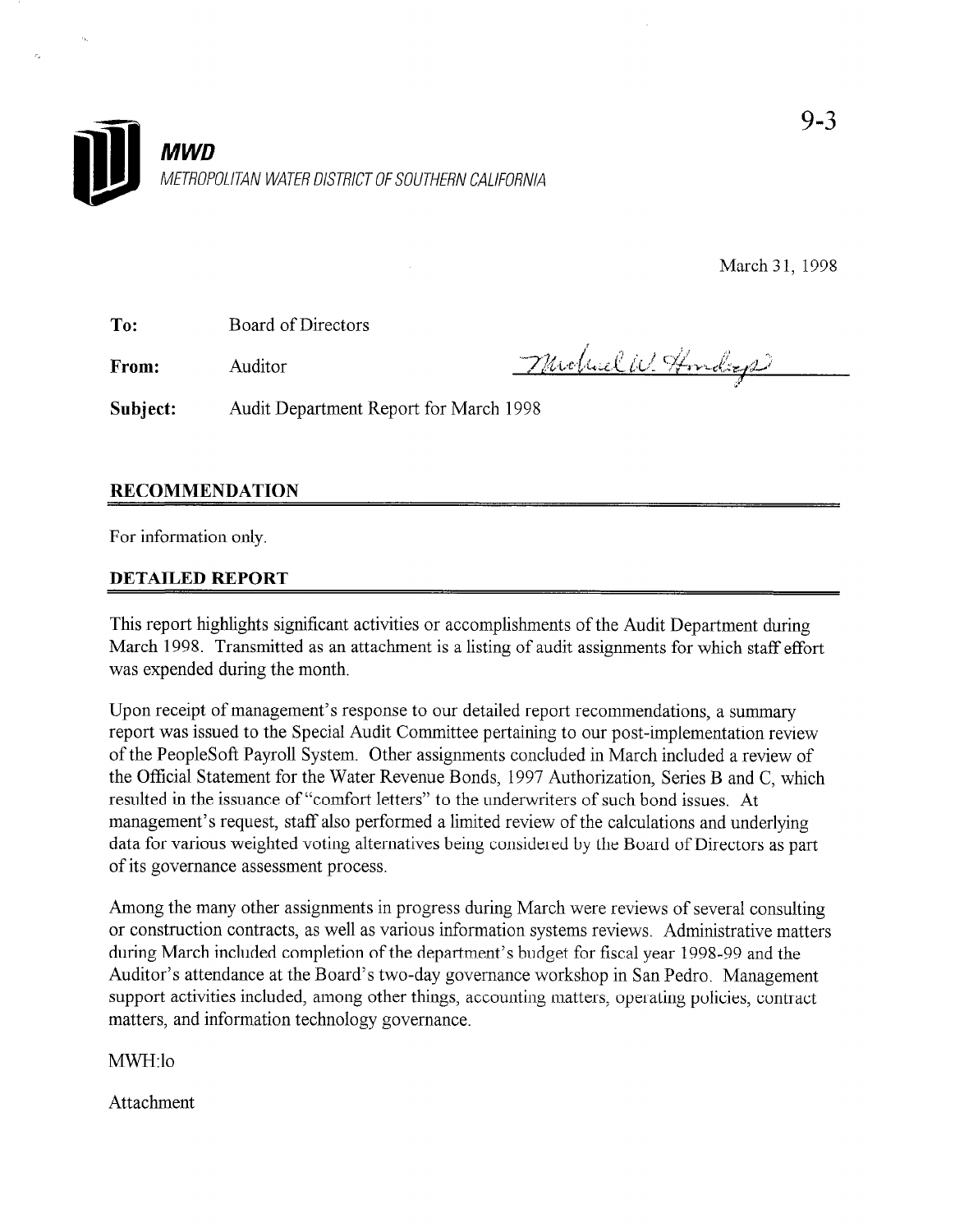## Audit Department Report for March 1998

**Monthly Petty Cash** 

**Counts** 

:...:::.::::::::.:::::::::::::::::::::::::::::::.::.::::... .: .;,.;,..... .; . . . . . . . . . .,......,. . . . . . . . . . . . . . . ..::::. ,... . . . . . . . . ..,. .,:,:,, .,. .::.:. ..,., .;: .,.. :

. . . . . . . . . . . . . . . . . . . . . . . . . .

the circumstances.

controls are adequate and funds are completely and accurately recorded.

#### 3/31/98 ATTACHMENT Page 1 of 6 .,. .,,,: .,. : : : .,: : :,., .,. .7

. . . ..I.. . . .

. . . . ,.

. . . . . . . . ..I.... : . . . . . . . . . . . . . . . . ..I...:..

. . ./ .A. .

; :::: :.:: :.:: :.: :y:.;. .,. . ..I :.:.,. . . . . . . . . . ,,, . . . . . . . . . . . . . . . . . . . . . ..)I)..

#### **ACTRITICS IN DEGABLES ACTRICIAL CONTRACTES** .,. .,. .,. .,.,. ., . . ./ . :.: :,:,,.: ......,. .:.. . . ...:.... ....... '.I..'

..... ..

|                                                                                         | <b>Safeguards over District Assets</b>                                                                                                                    |                                                                                                                                                                                         |                                                                                                                               |  |
|-----------------------------------------------------------------------------------------|-----------------------------------------------------------------------------------------------------------------------------------------------------------|-----------------------------------------------------------------------------------------------------------------------------------------------------------------------------------------|-------------------------------------------------------------------------------------------------------------------------------|--|
| <b>Assignment Name</b>                                                                  | <b>Description</b>                                                                                                                                        | <b>Status or Estimated Completion.</b>                                                                                                                                                  | <b>Significant Events</b>                                                                                                     |  |
| Post-Implementation<br>Review of the PeopleSoft<br>Payroll System                       | Review the PeopleSoft Payroll<br>System to determine if controls are<br>adequate and output is authorized,<br>complete, accurate, secure and<br>reliable. | Management's response to the recommendations<br>in the report on this review was received and<br>evaluated.                                                                             | The Auditor's summary report<br>on this assignment, dated<br>March 27, 1998, was issued<br>to the Special Audit<br>Committee. |  |
| Information Technology<br>Projects Status<br>Assessment                                 | Evaluate the adequacy and accuracy<br>of project management efforts<br>pertaining to District-wide Information<br>Technology (IT) projects.               | This assignment was completed in March and a<br>report thereon was issued to management for<br>information and corrective action.                                                       |                                                                                                                               |  |
| Unix Host Security<br>Review                                                            | Perform review of operating system<br>controls/security for Unix based hosts<br>at MWD.                                                                   | Preliminary planning and survey procedures<br>pertaining to a review of security over the MWD<br>Unix host servers were concluded and detail<br>testing was commenced during the month. |                                                                                                                               |  |
| Review of Information<br><b>Systems Security</b><br>Policies, Procedures &<br>Standards | Review the IS Policy and Procedure<br>Manual to ascertain that it is complete<br>and adequate.                                                            | This assignment was completed and a summary<br>memorandum to the Auditor was forwarded to<br>management for its information.                                                            |                                                                                                                               |  |
| Miscellaneous Financial<br>Reviews                                                      | Perform miscellaneous reviews of<br>financial areas whenever required in<br>the circumstances.                                                            | Continuing assignment.                                                                                                                                                                  |                                                                                                                               |  |
| Miscellaneous EDP<br>Assignments                                                        | Perform miscellaneous information<br>systems reviews whenever required in                                                                                 | Continuing assignment.                                                                                                                                                                  |                                                                                                                               |  |

On a monthly basis, review and test  $\top$  Three petty cash funds at the Weymouth Filtration

selected petty cash funds to ensure | Plant were tested during March.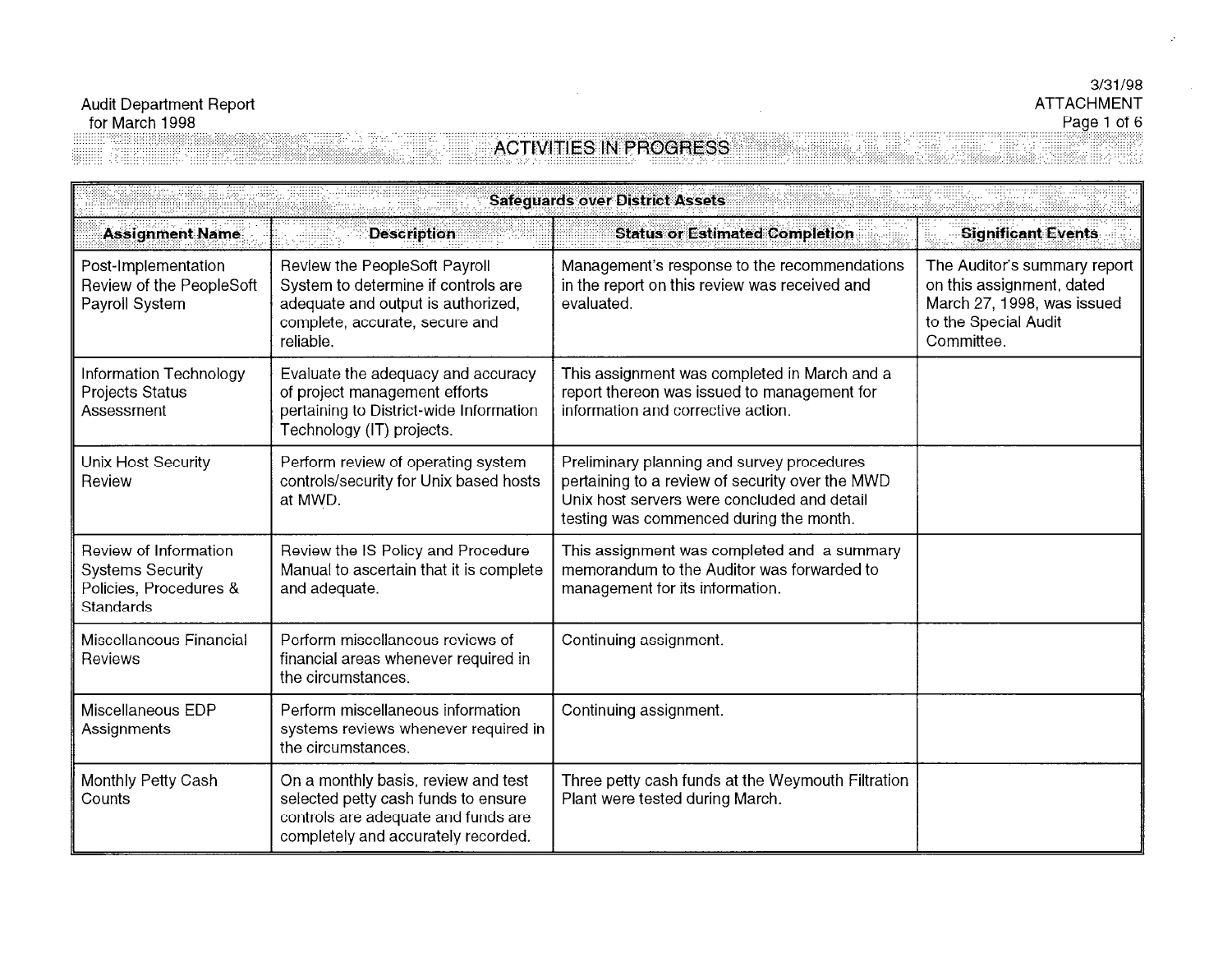# Page 2 of 6<br>ACTIVITIES IN PROGRESS

| <b>Construction and Contract Audits</b>      |                                                                                                                                                                                                                                                                                                                        |                                                                                                                                                                                                                                                                                                                                                                                                                                  |                           |
|----------------------------------------------|------------------------------------------------------------------------------------------------------------------------------------------------------------------------------------------------------------------------------------------------------------------------------------------------------------------------|----------------------------------------------------------------------------------------------------------------------------------------------------------------------------------------------------------------------------------------------------------------------------------------------------------------------------------------------------------------------------------------------------------------------------------|---------------------------|
| <b>Assignment Name</b>                       | <b>Description</b>                                                                                                                                                                                                                                                                                                     | <b>Status or Estimated Completion</b>                                                                                                                                                                                                                                                                                                                                                                                            | <b>Significant Events</b> |
| <b>Monitor Eastside</b><br>Reservoir Project | Document controls over Eastside<br>Reservoir Project (ERP); develop plan<br>to ensure adequate audit coverage of<br>ERP in future years; perform audits of<br>selected ERP contracts.                                                                                                                                  | Detailed testing pertaining to a review of Contract<br>No. 3773 with Infotec Research, Inc. was<br>resumed. Work on this assignment had been<br>temporarily deferred due to the assigned auditor's<br>other job priorities.                                                                                                                                                                                                      |                           |
| <b>Monitor Inland Feeder</b><br>Project      | Document controls over Inland<br>Feeder Project (IFP); develop plan to<br>ensure adequate audit coverage of<br>the project in future years; perform<br>audits of selected IFP contracts. The<br>scope of this assignment was<br>expanded to include pre-award audits<br>of cost proposals by potential<br>consultants. | Detailed procedures pertaining to a management-<br>requested "pre-award audit" of a proposal by<br>Parsons Brinckerhoff Construction Services, Inc.<br>to provide construction management services for<br>the IFP were completed. A draft report on that<br>review was distributed to staff for information and<br>comments during the month.                                                                                    |                           |
| <b>Consulting Agreement</b><br>Audits        | Develop an ongoing plan for ongoing<br>audits of consulting service<br>agreements; conduct selected<br>agreement audits.                                                                                                                                                                                               | Preliminary planning and survey procedures<br>pertaining to a review of the now-terminated San<br>Dimas Office Lease agreement were concluded<br>and detail testing commenced during the month.<br>The review of two consulting agreements with<br>John. R. Maloy was completed and a report was<br>issued to management.<br>Fieldwork for the review of consulting agreements<br>with Burson-Marsteller was completed and Audit |                           |
|                                              |                                                                                                                                                                                                                                                                                                                        | Observation Sheets outlining various review<br>findings were distributed and discussed with staff.<br>A draft report will be issued to management and<br>staff in early April.                                                                                                                                                                                                                                                   |                           |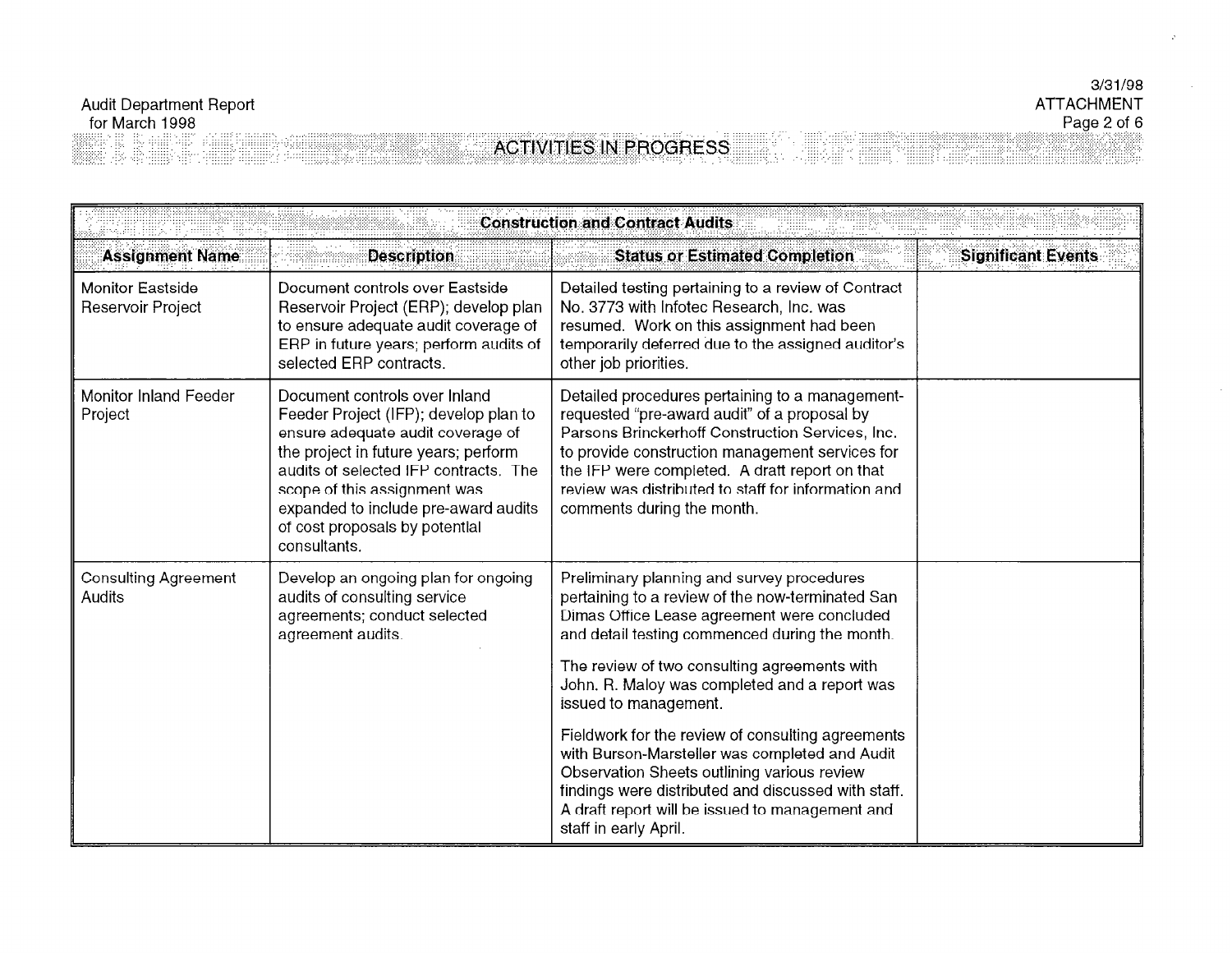8388888888888

# **ACTIVITIES IN PROGRESS**

| <b>Construction and Contract Audits</b>        |                                                                                                                                     |                                                                                                                                                                                                                     |                           |
|------------------------------------------------|-------------------------------------------------------------------------------------------------------------------------------------|---------------------------------------------------------------------------------------------------------------------------------------------------------------------------------------------------------------------|---------------------------|
| <b>Assignment Name</b>                         | <b>Description</b>                                                                                                                  | <b>Status or Estimated Completion</b>                                                                                                                                                                               | <b>Significant Events</b> |
| <b>Consulting Agreement</b><br>Audits (cont'd) | Develop an ongoing plan for ongoing<br>audits of consulting service<br>agreements; conduct selected<br>agreement audits.            | Preliminary planning and survey procedures<br>pertaining to a review of consulting Agreement<br>No. 8653 with Solution Strategies were concluded<br>and detail testing commenced during the month.                  |                           |
| JIT Programs / Contracts                       | Review and evaluate the procedures<br>and controls related to the JIT<br>program; review compliance with<br>selected JIT contracts. | Fieldwork was completed and Audit Observation<br>Sheets outlining various review findings were<br>distributed and discussed with staff. A draft report<br>will be issued to management and staff in early<br>April. |                           |

| <b>Management Advisory Services</b>                          |                                                                                                                                                                             |                                                                            |                                      |
|--------------------------------------------------------------|-----------------------------------------------------------------------------------------------------------------------------------------------------------------------------|----------------------------------------------------------------------------|--------------------------------------|
| <b>Assignment Name</b>                                       | <b>Description</b>                                                                                                                                                          | <b>Status or Estimated Completion</b>                                      | <b>Significant Events</b><br>i graan |
| Surname or Review<br>Contracts                               | Review drafts of contracts, certain<br>Board letters and other relevant<br>matters prior to their completion.                                                               | Continuing assignment.                                                     |                                      |
| <b>Overall Internal Control</b><br><b>Assessment Project</b> | Evaluate the District's internal control<br>environment and review proposed<br>Operating Policies in light of<br>framework recommendations<br>contained in the COSO Report. | Input was provided to staff on various Operating<br>Policies during March. |                                      |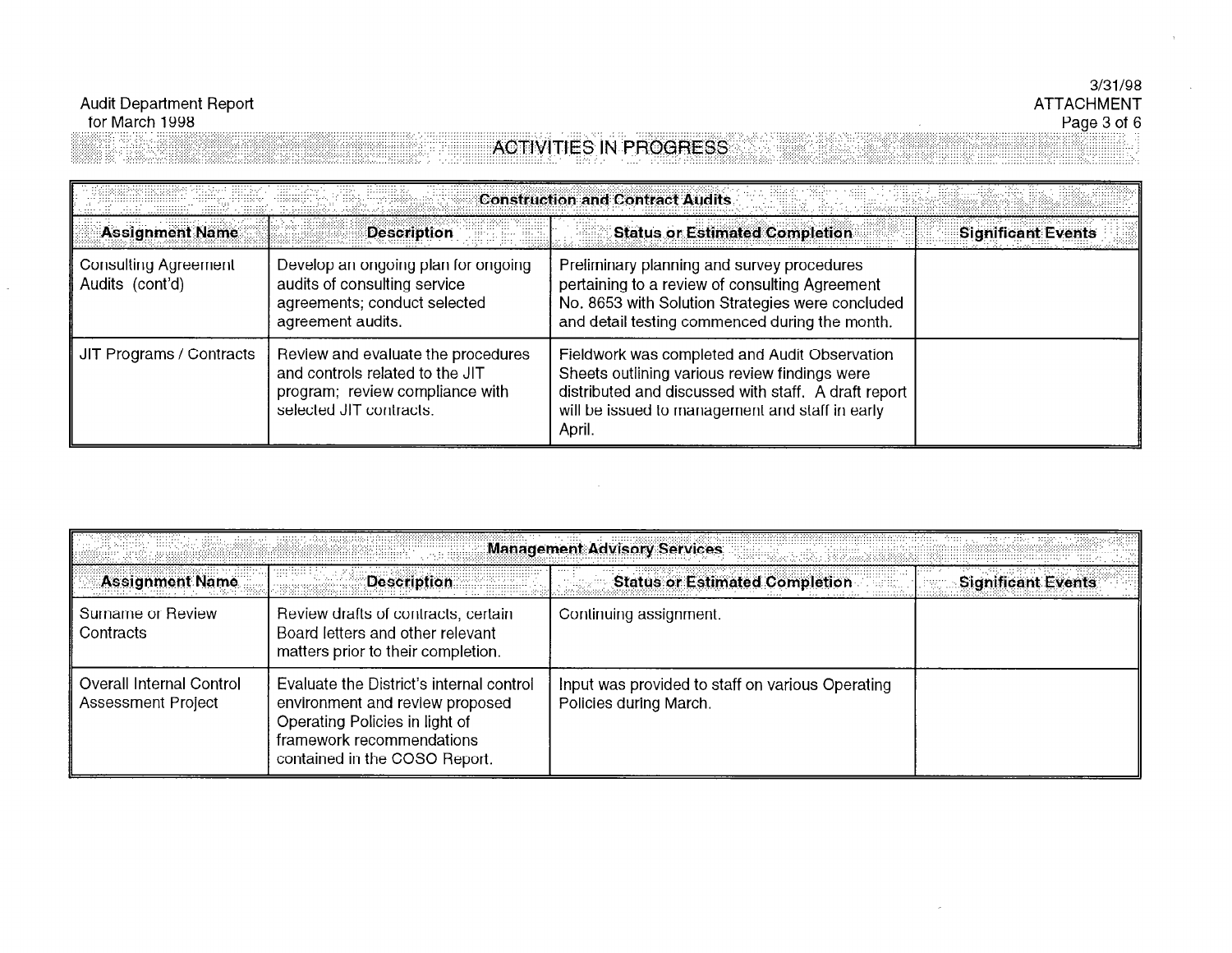## $3/31/98$ **ATTACHMENT**

## **ACTIVITIES IN PROGRESS**

Page 4 of 6<br>Page 4 of 6

| <b>Management Advisory Services</b>            |                                                                                                                                                                              |                                                                                                                                                                                                                                                     |                           |
|------------------------------------------------|------------------------------------------------------------------------------------------------------------------------------------------------------------------------------|-----------------------------------------------------------------------------------------------------------------------------------------------------------------------------------------------------------------------------------------------------|---------------------------|
| <b>Assignment Name</b>                         | <b>Description</b>                                                                                                                                                           | <b>Status or Estimated Completion</b>                                                                                                                                                                                                               | <b>Significant Events</b> |
| <b>Monitor Oracle Version</b><br>10 Upgrade    | Monitor implementation of the Oracle<br>Financials Version 10 Upgrade.                                                                                                       | The Auditor and the information systems auditors<br>continued to monitor project implementation<br>activities during the month. These activities<br>included project steering committee meetings and<br>meetings with Oracle Corp. Representatives. |                           |
| CSA Program<br>Implementation/<br>Facilitation | Monitor implementation of the<br>District's Control Self-Assessment<br>Projects, and participate as<br>appropriate.                                                          | The CSA Project Team continued development of<br>the CSA Pilot Project, and received management<br>approval to proceed with its proposed project plan<br>following its presentation at the March 18 OORC<br>meeting.                                |                           |
| <b>Monitor Windows NT</b><br>Implementation    | Monitor implementation and District-<br>wide rollout of the Windows NT<br>operating system.                                                                                  | The information systems auditors continued their<br>review of this implementation process during the<br>month.                                                                                                                                      |                           |
| Special Audit Committee<br>Support             | Provide administrative and logistical<br>support to the Special Audit<br>Committee as necessary, including<br>preparation for and participation in all<br>Committee meetings | The Auditor commenced planning for the June 2,<br>1998, meeting and met with the Committee Chair<br>to discuss various agenda issues.                                                                                                               |                           |
| <b>Board and Committee</b><br>Activities       | To provide Board and Committee<br>support, as necessary, and attend<br>and participate in meetings (other<br>than the Special Audit Committee).                              | Continuing assignment.                                                                                                                                                                                                                              |                           |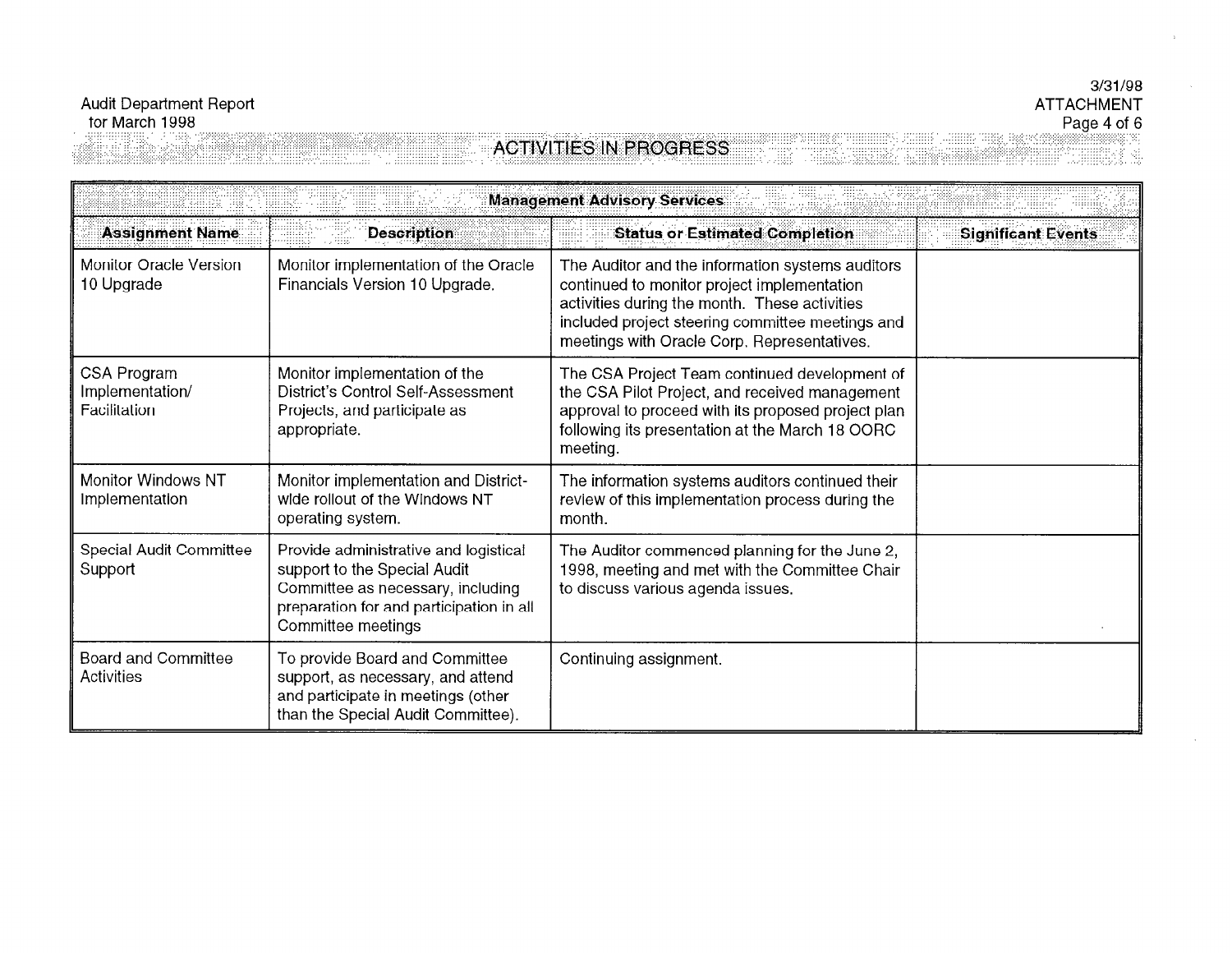## **Audit Department Report** for March 1998

#### $3/31/98$ **ATTACHMENT** Page 5 of 6

#### **Management Advisory Services Assignment Name Description Status or Estimated Completion Significant Events** Administrative Assistance Provide advice and assistance to Continuing assignments include Executive Council and Operating & Organizational Review to MWD Management MWD management or staff, as and Others needed, and participate in meetings or Committee participation. Also includes other activities. participation in the Information Technology Committee, the Contract Administration Steering Committee, the Time and Labor Steering Committee, the IT Governance Development Team, and the Trainers Network Board. Detailed testing of the calculations and underlying data for various weighted voting alternatives being considered by the Board as part of its governance process was completed. A memorandum on the review results was issued to management.

**ACTIVITIES IN PROGRESS** 

|                                                     | an kalendar yang bermula pada tahun 1999. Dan bermula                                                                                              | <b>Water Resource Programs</b>                                                                                                                   |                           |
|-----------------------------------------------------|----------------------------------------------------------------------------------------------------------------------------------------------------|--------------------------------------------------------------------------------------------------------------------------------------------------|---------------------------|
| <b>Assignment Name</b>                              | <b>Description</b>                                                                                                                                 | <b>Status or Estimated Completion</b>                                                                                                            | <b>Significant Events</b> |
| Reclamation and<br>Groundwater Recovery<br>Programs | Review reclamation and groundwater<br>recovery programs for compliance<br>with related agreements; evaluate<br>program controls and effectiveness. | Staff is continuing to monitor the detailed testing<br>being conducted by staff from the Planning and<br>Resources and the Operations Divisions. |                           |
| Seasonal Storage<br>Program Status                  | Review accounting and administrative<br>controls over the seasonal storage<br>program activities                                                   | Staff is continuing to monitor the detailed testing<br>being conducted by staff from the Operations<br>Division.                                 |                           |